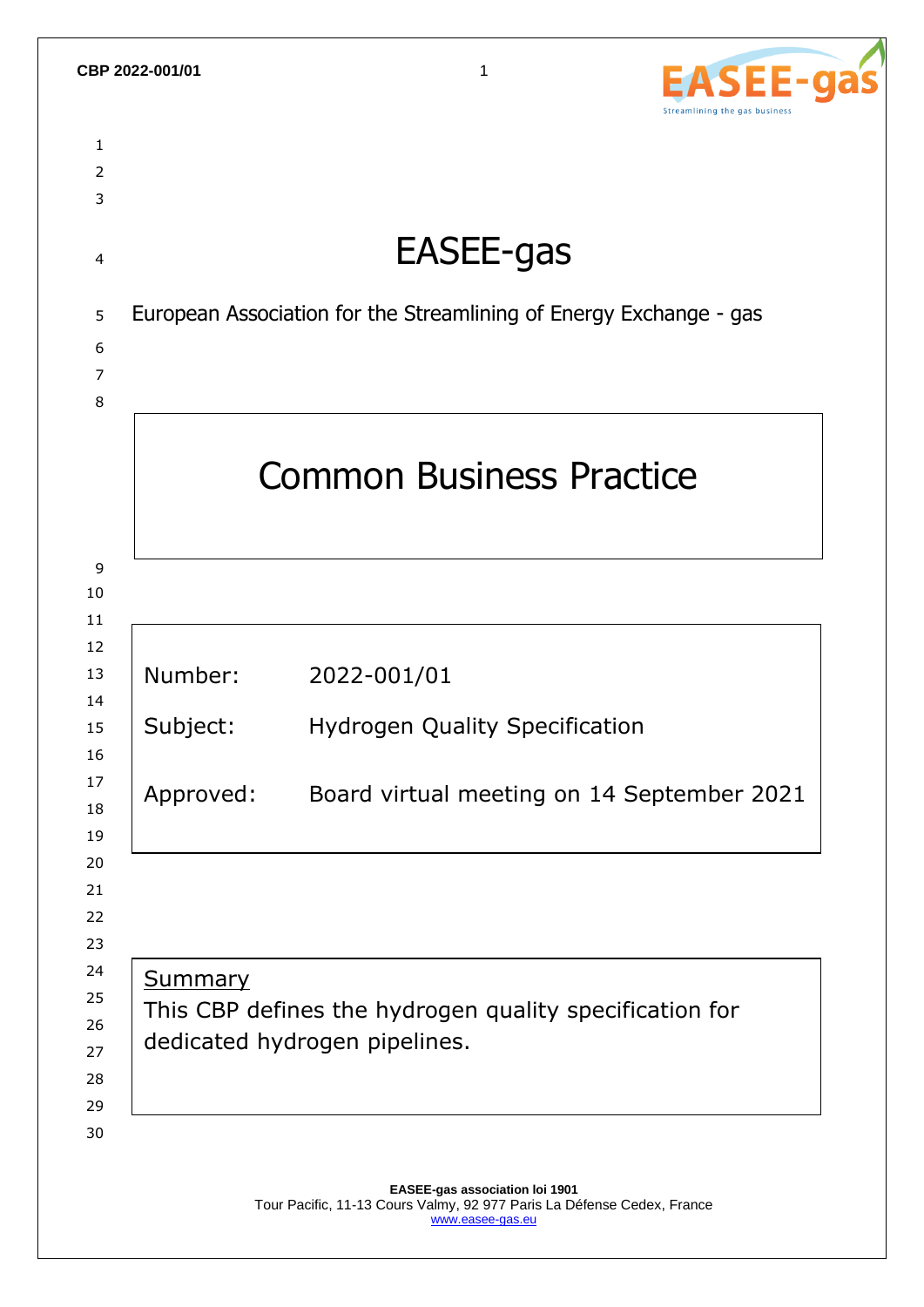

#### 31 **About EASEE-gas**

32 <https://easee-gas.eu/about-easee-gas>

#### 34 **Version List**

#### 35

33

| <b>Number/ Version</b> | $\blacksquare$ Approved | <b>Implementation date</b> |
|------------------------|-------------------------|----------------------------|
| $(2022 - 001)/01$      |                         | Already in place           |

#### 36

### 37 **Reference List**

#### 38

| Reference Document name                                | <b>Version</b> |
|--------------------------------------------------------|----------------|
| EASEE-gas Reference CBP Hydrogen Quality Specification | $V 1.0*$       |
|                                                        |                |
|                                                        |                |
|                                                        |                |
|                                                        |                |
|                                                        |                |

39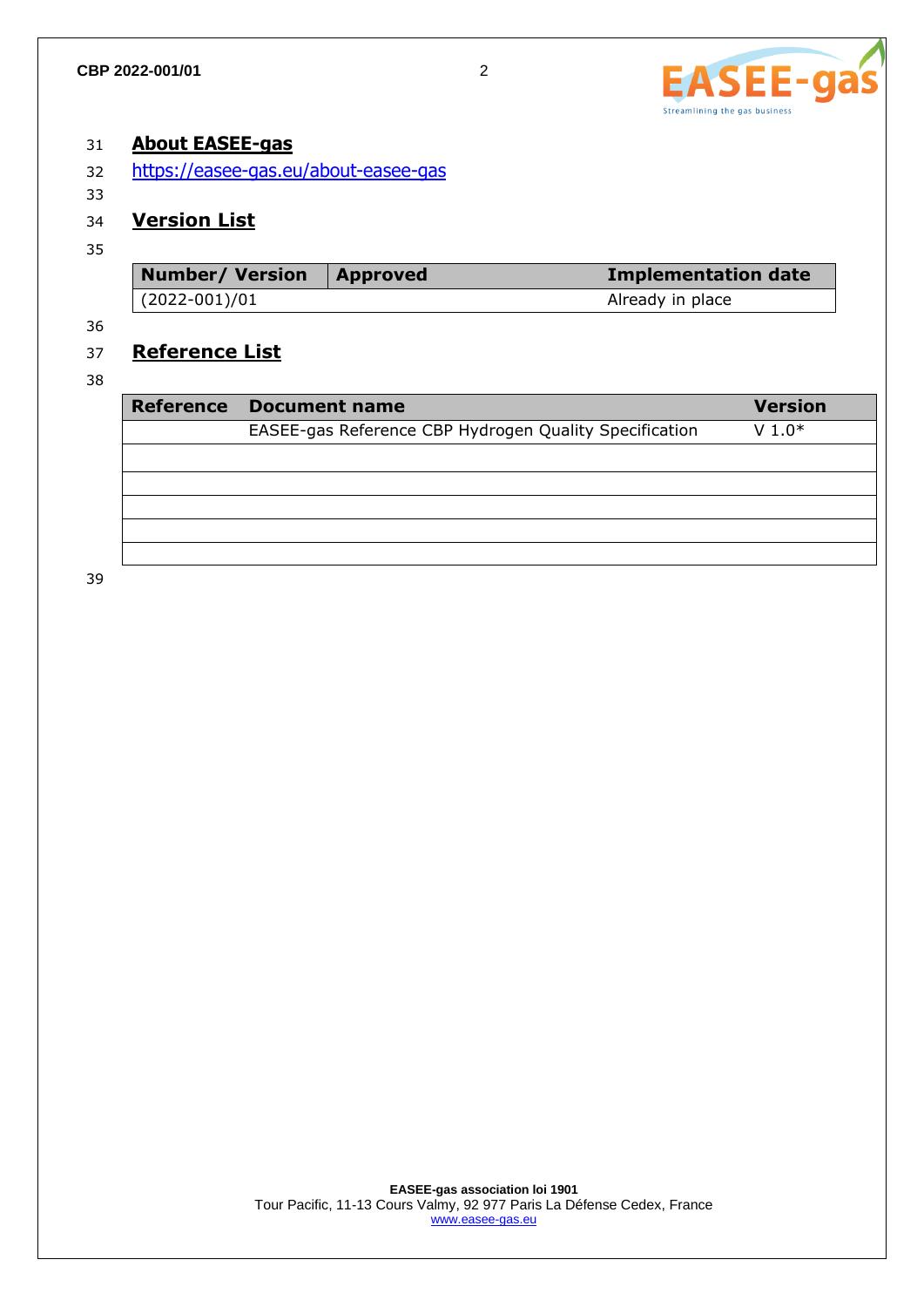

### **Common Business Practice 2022-001/01 "Hydrogen Quality Specification"**

#### **1.1 APPLICATION AREA**

 This CBP defines the recommended quality specification for hydrogen (non- blended with natural gas, see Note 1) flowing through dedicated systems, meaning networks that were originally designed and used for natural gas transmission and after a safety and reliability assessment (see Note 2) found suited for conveying hydrogen and newly built hydrogen pipeline systems. The CBP is valid for both the entry as well as the exit points of these dedicated systems.

*Note 1: This CBP is not applicable to blends of hydrogen and natural gas.*

 *Note 2: This CBP only specifies the recommended hydrogen specification. Before hydrogen can be transmitted through existing European natural gas grids, safety and reliability assessments need to be carried out to prove the suitability of the given grid for the transmission of hydrogen.*

 *Note 3: After the pipeline is switched over from natural gas to hydrogen there is a period in which the hydrogen composition can be influenced by natural gas residues still present in the pipeline system. This period is referred to by the term 'transition period'.*

 This CBP focusses on 'industrial grade' hydrogen because it is expected that in the coming years, the large-scale production of hydrogen, necessary to operate a pipeline system, will partly take place by chemical conversion of hydrocarbons. In contrast to electrolysis, these processes do not deliver inherent fuel cell quality hydrogen. Possibilities for large scale production of hydrogen via electrolysis are not expected before 2030. Another reason to focus on 'industrial grade' hydrogen is the observation from market forecasts that the industry will take the lion part of the total hydrogen production. Only in the period after 2030, there is a possibility for large scale demand for fuel cell and/or energy production grade hydrogen. Last but not least, no hands-on experience is available on the possible effects of residues in the pipeline resulting from the previous exposure to natural gas on the hydrogen transmitted through such a pipeline. The risk that small amounts of a particular contaminant result in an off-specification at the exit increases with an increase of the minimum hydrogen purity. 

 Depending on the developments in the hydrogen production and advances in the market, i.e. large market for fuel cells, it is recommended to evaluate the current specification after a period of 3 years or earlier if necessary. An additional advantage after the specification being in place for a number of years is that more information will be available on the effect of the residues in the pipeline on the hydrogen quality during the transition phase.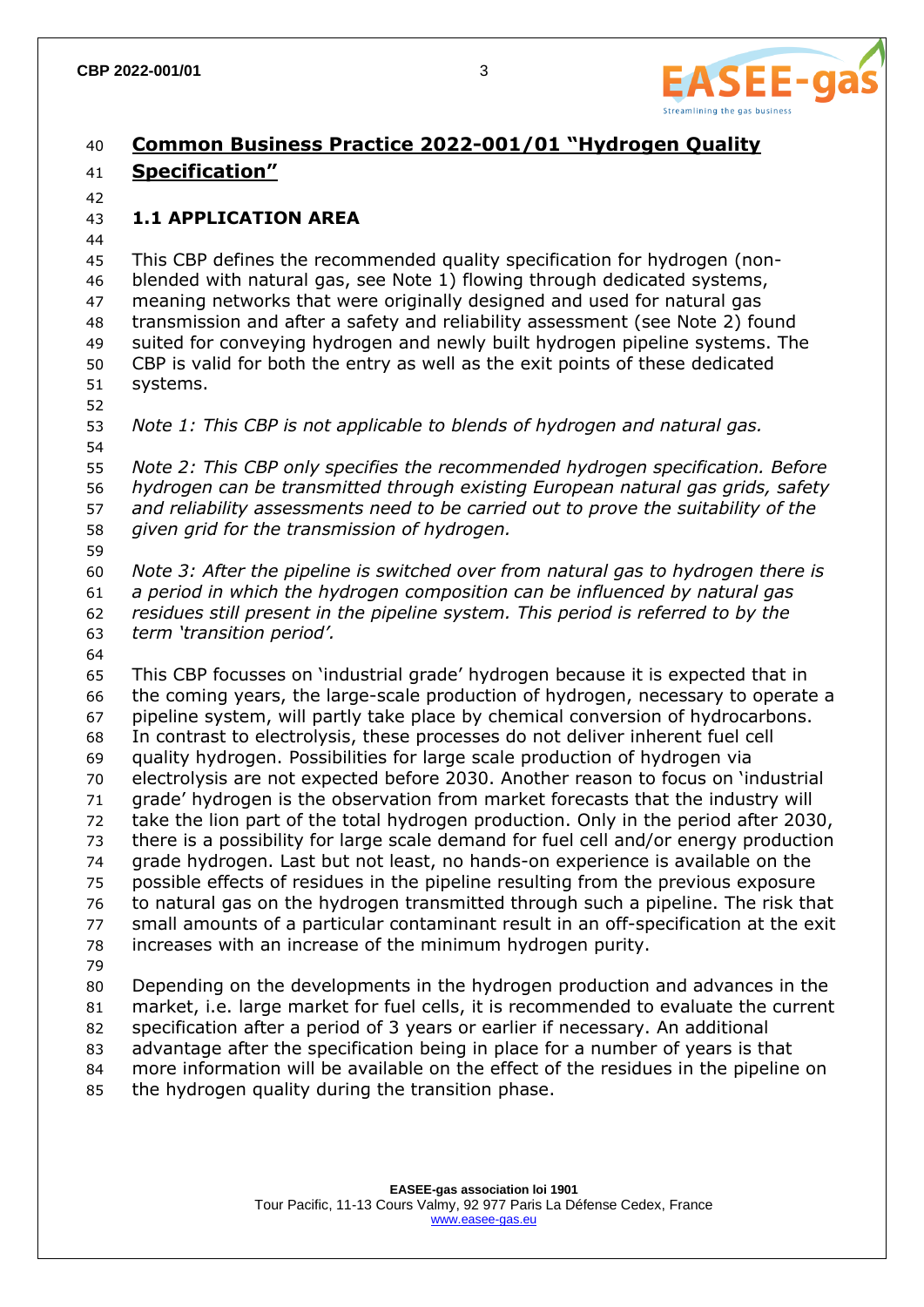

# 86 **1.2 HYDROGEN QUALITY SPECIFICATION**

87

 The basis for the parameters and their limit values in this CBP is based on an internal analysis carried out by EASEE-gas in which the end user requirements, the market shares, the hydrogen quality obtained by the various production techniques and the contribution of the pipeline were taken into account and a common denominator was defined.

93

 *Note 4: It is acknowledged that this specification will not meet the specific requirements of some of the industrial (feedstock) users and therefore needs on- site pre-treatment. Especially the strict requirements regarding sulphur components requires in most cases on-site desulphurisation. Furthermore, it is noted that the oxygen limitations in some of the industrial processes are more strict i.e. a maximum 24 hour moving average value of 5 ppm (molar basis) oxygen (O2) and a maximum hourly value of 25 ppm (molar basis) oxygen (O2).*

101

102 The parameters and limit values that have been agreed upon for this CBP and 103 are given in the table below. A short explanation for some of the parameters and 104 their limit values can be found in the explanatory notes section.

105

| <b>Parameter</b>                        | Unit                        | Min  | <b>Max</b>   |
|-----------------------------------------|-----------------------------|------|--------------|
| Hydrogen                                | mol-%                       | 98,0 |              |
| Carbon monoxide                         | ppm                         |      | 20           |
| Total sulphur<br>content <sup>1</sup>   | mg $S/m^3(n)^2$             |      | $21^{(3)}$   |
| Carbon dioxide                          | ppm                         |      | 20           |
| Hydrocarbons<br>(including<br>Methane)  | mol-%                       |      | $1,5^{(3)}$  |
| Inerts (Nitrogen,<br>Argon, Helium)     | mol-%                       |      | 2,0          |
| Oxygen                                  | ppm (mol)                   |      | $10^{(4,5)}$ |
| <b>Total halogenated</b><br>compounds   | ppm (mol)                   |      | 0,05         |
| Water dewpoint                          | $\degree$ C at 70 bar(a)    |      | - 8          |
| Hydrocarbon<br>$d$ ewpoint <sup>3</sup> | $^{\circ}$ C at 1-70 bar(a) |      | $-2^{(3)}$   |

#### <sup>1</sup>) Non-odorised hydrogen

- <sup>2</sup>) normal conditions (1.01325 bar(a), 0 °C)
- $3)$  During the transition period, where the hydrogen composition can be influenced by natural gas residues present in the pipeline system (see Note 5)
- 4 ) Expressed as expressed as a moving 24-hour average

<sup>5</sup>) Where the hydrogen can be demonstrated not to flow to installations or end-user applications sensitive to higher levels of oxygen, (e.g. feed stock users or hydrogen storages), a higher limit of up to 1000 ppm may be applied.

106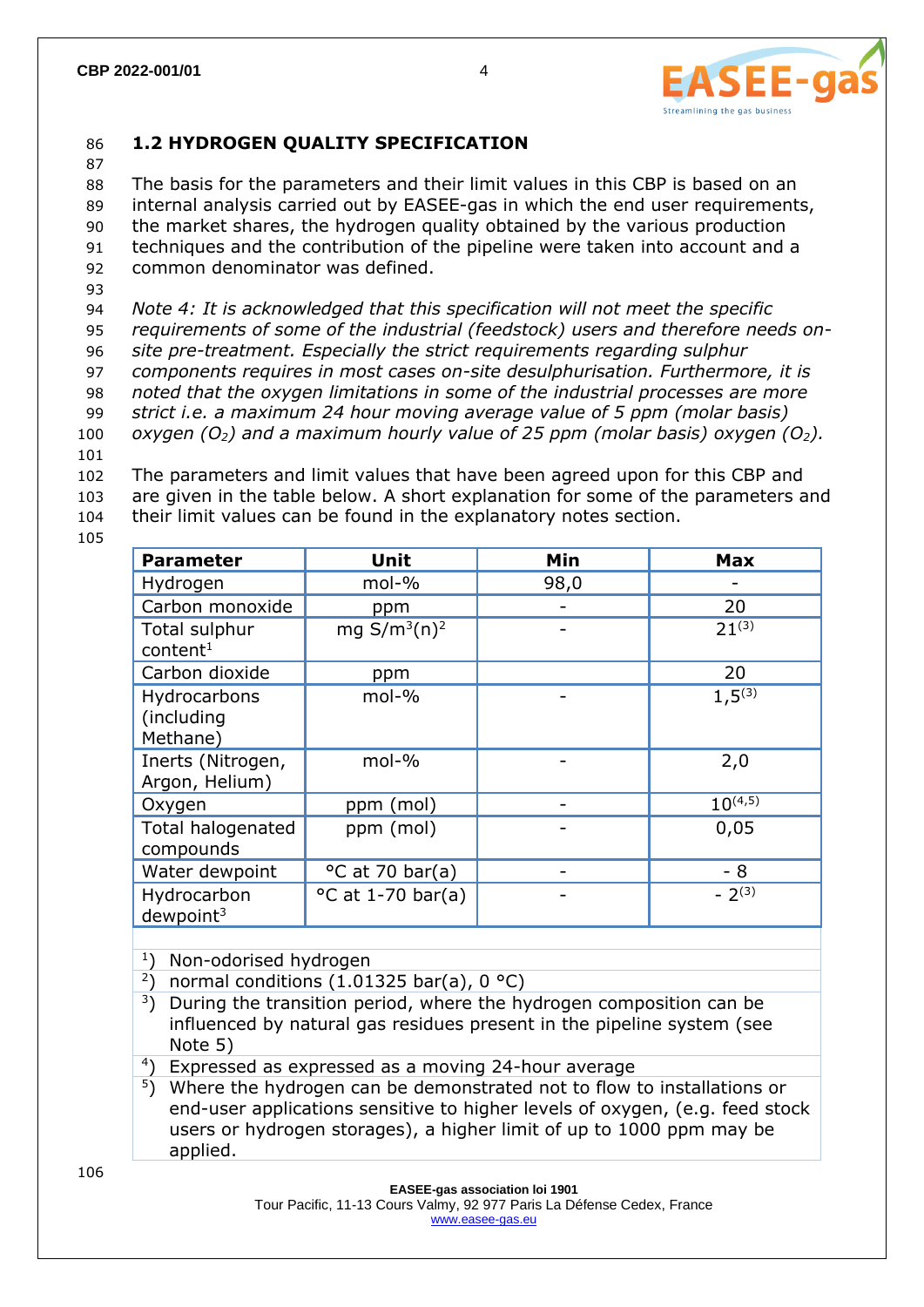

 *Note 5: It is acknowledged that the presence of residues in the pipeline as a result of natural gas transmission, makes it necessary to relax the specification for the total sulphur content, to allow for higher hydrocarbons to be present and to introduce a temporary specification for the hydrocarbon dewpoint.*

 The gas shall not contain constituents other than listed in the table above at levels that prevent its transportation, storage and/or utilization without quality adjustment or treatment.

### **1.3 EXPLANATORY NOTES**

#### 

#### **1.3.1 EXISTING SPECIFICATIONS**

 Although a number of specifications for various grades of 'pure' hydrogen exist, none of these specifications for 'pure' hydrogen are suitable as a general specification for hydrogen flowing through a former natural gas network without modifications.

 The specification for a hydrogen grade used for Proton exchange membranes 126 refers to hydrogen with a very high purity (minimum 99,97 mol-%  $H_2$ ). This very high purity hydrogen can neither be guaranteed in a 'former' natural gas network nor is it necessary for the larger part of the hydrogen end consumers. On the other hand, the lower grade hydrogen specifications don't contain the necessary limit values for parameters normally encountered in natural gas like for example the water dewpoint and are therefore not suitable.

#### **1.3.2 HYDROGEN CONTENT**

 Based on the inventory carried out by EASEE-gas a hydrogen concentration equal or higher than 98 mol-% is proposed. This is in agreement with the hydrogen purity stated for Grade A in ISO 14687:2019 standard.

# **1.3.3 CHOICE OF TRACE COMPONENTS IN THE SPECIFICATION**

 Depending on the hydrogen production technique used and the condition of the network, a large number of trace components can in principle be present in the hydrogen. EASEE-gas has chosen to only specify critical components.

# **1.3.4 CARBON MONOXIDE**

 If the production of hydrogen gas takes place by reforming, carbon monoxide is one of the constituents present. The requirements regarding the carbon monoxide content for the various industrial processes and appliances show a wide range of values but most of them are in the ppm range. A value of 20 ppm is a compromise between the hydrogen production and the usability by the various end user categories. In the Hy4Heat study (1), which was the basis for the BSI PAS 4444 standard, a similar conclusion was drawn.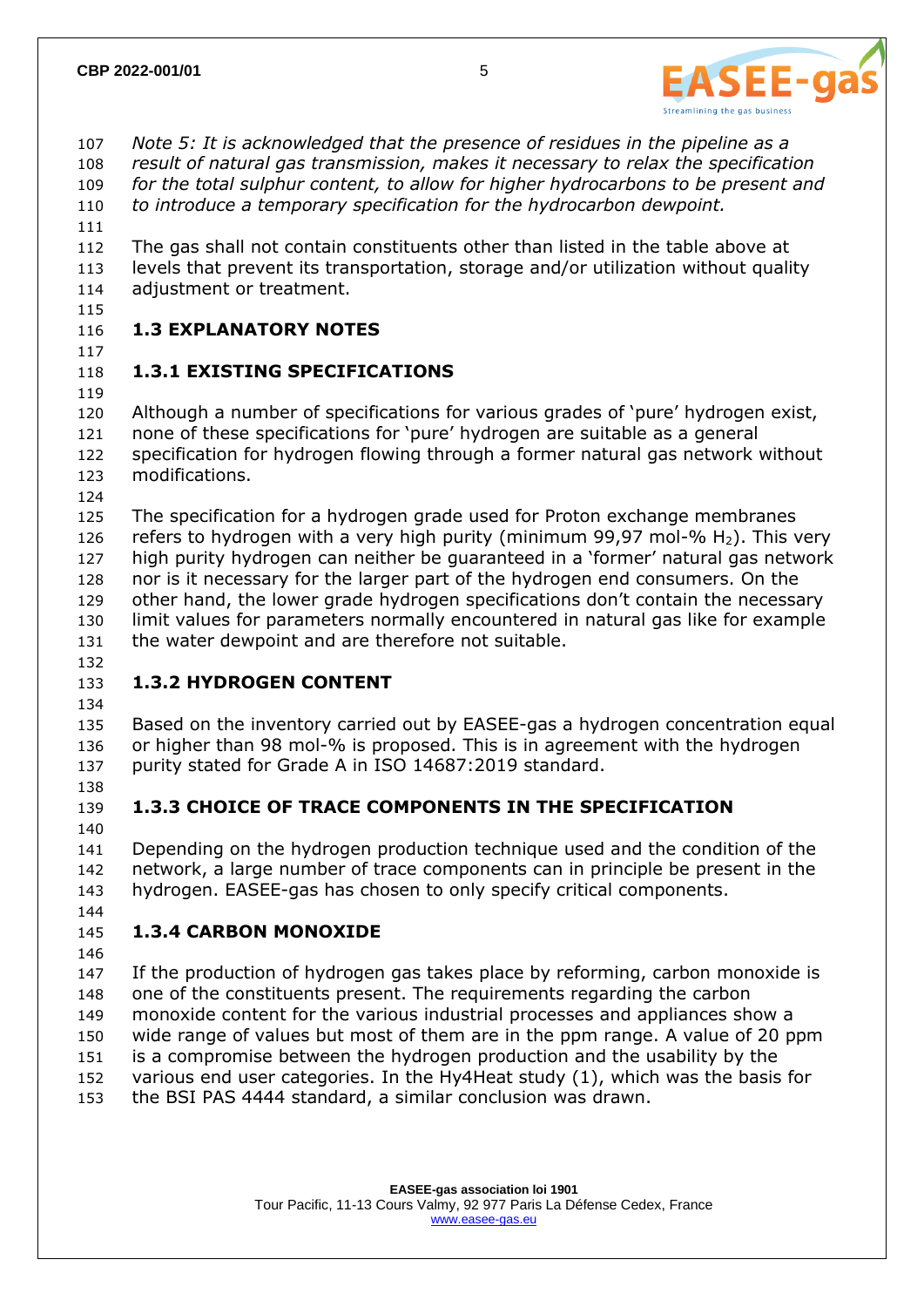# **EASEE-g** Streamlining the gas busines

#### **1.3.5 SULPHUR COMPONENTS**

 A source of sulphur components, like hydrogen sulphide and mercaptans, is the (natural) gas used in a reforming process. Since sulphur components are poisoning the catalysts used in the various types of reforming processes, the sulphur components will be removed from the (natural) gas before the actual reforming process takes place and thus the resulting hydrogen is almost free of sulphur components.

 Another source of sulphur components could be the residue left in the pipeline. During the transition period, which ends for sulphur at the moment no sulphur components are released anymore from the pipeline debrides, the total sulphur 166 shall not be more than 21 mg  $S/m^3$  (n). This value corresponds to the specification mentioned in European EN 16726 standard for H-gas.

 After the transition period, the maximum amount of total sulphur is expected to be much lower since most of the existing hydrogen production processes are known to produce virtual no sulphur components. However, since no accurate data is available at the moment no maximum value for the total sulphur content after the transition phase is specified.

### **1.3.6 CARBON DIOXIDE**

 If the production of hydrogen gas takes place by reforming, carbon dioxide is also one of the constituents present. Like for carbon monoxide, the requirements regarding the carbon dioxide content for the various industrial processes and appliances show a wide range of values but most of them are in the ppm range. The value of 20 ppm is for carbon dioxide also a good compromise between the hydrogen production costs and the usability of the hydrogen by the end users.

# **1.3.7 HYDROCARBONS INCLUDING METHANE**

 Methane will be mostly present in the hydrogen gas if a chemical conversion process is used for its production. In most of the industrial feedstock applications, methane does not take part in the chemical reaction and is considered as an inert. However, the presence of a higher concentration of methane in the hydrogen feedstock can result for processes in which part of the feed stream is recycled to larger recycle- and vent streams and thus to higher costs. On the other hand a higher hydrocarbon (methane) specification facilitates the use of methanation as a purification method for hydrogen production. The methanation step converts carbon monoxide and carbon dioxide into methane. During chemical conversion most of the other hydrocarbon species present in the

 (natural) gas will be converted into hydrogen resulting apart from methane in the absence of other hydrocarbon species in the product stream.

- 
- Hydrocarbons can also originate from the residue present in the pipeline.
- 

 The amount of hydrocarbons shall not be more than 1,5 mol-%. Various end users prefer to have separate specifications for the maximum allowed amount of

#### **EASEE-gas association loi 1901**

Tour Pacific, 11-13 Cours Valmy, 92 977 Paris La Défense Cedex, France [www.easee-gas.eu](http://www.easee-gas.eu/)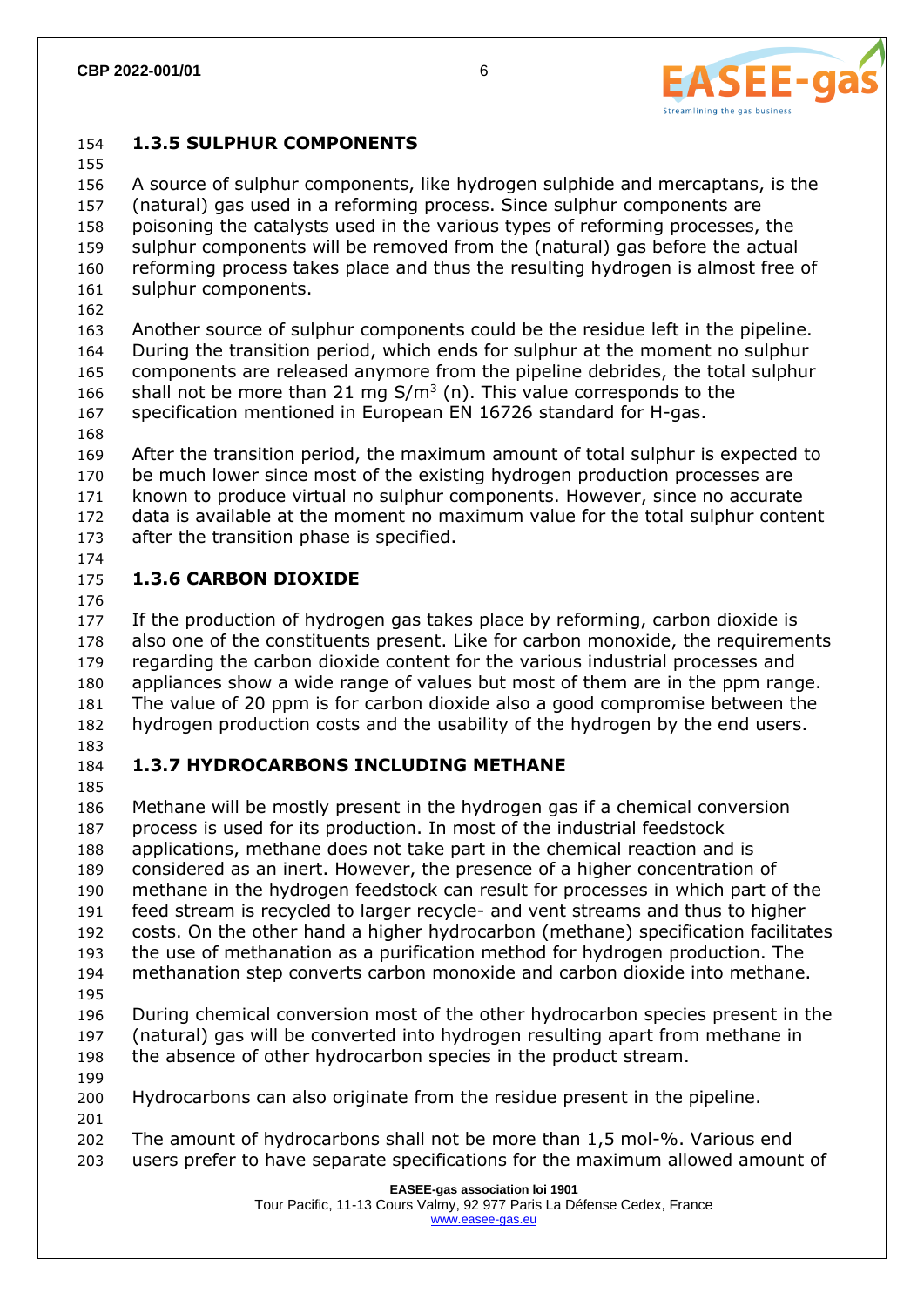

 methane and the other (heavier) hydrocarbons because of the different effects on their processes. Since no accurate data is available at the moment it is not possible to come up with a proposal for such a split.

# **1.3.8 HYDROCARBON DEWPOINT (DURING TRANSITION PERIOD)**

 During the transition process of a pipeline system from (natural) gas to hydrogen, it cannot be fully excluded that in the beginning hydrocarbons from the pipeline residue are taken up by the hydrogen passing along. To limit the maximum allowable concentration hydrocarbons, during this transition, a 214 hydrocarbon dewpoint specification is in force. The specification of  $\leq$  -2 °C at any pressures between 1 and 70 bar(a) is taken from the European standard EN 16726 for natural gas.

### **1.3.9 INERTS**

 The fraction inerts consists of argon, helium and nitrogen. The specification 221 ( $\leq$  2 mol-%) is complementary to the hydrogen specification ( $\geq$  98 mol-%). Argon can be found as a constituent in the produced hydrogen if it is produced via an Auto Thermal Reforming or Partial Oxidation reforming process. Some natural gases contain nitrogen and/or helium and therefore nitrogen and/or helium can be found as a constituent in the produced hydrogen gas via a reforming process. Argon and helium are noble gases and do not take part in any chemical reaction. Apart from the ammonia production, nitrogen does not take part in the chemical reaction and is therefore also categorised as an inert. Like with the hydrocarbons, large amounts of inerts can result for processes in which part of the feed stream is recycled to larger recycle- and vent streams and thus to higher costs. On the other hand, a higher maximum allowed concentration of inerts avoids the use of Pressure Swing Adsorption as a purification method for hydrogen production by reforming.

# **1.3.10 OXYGEN**

 For (natural) gas, according to the European standard EN 16726, a maximum level of 10 ppm, expressed as a moving 24-hour average, is specified for sensitive users. The production of hydrogen, both by reforming as well as electrolysis can fulfil this requirement without requiring complex process steps and thus high costs. Especially industrial feedstock users require an oxygen content in the lower ppm range because oxygen can poison the catalysts used in those chemical processes. However, where the hydrogen can be demonstrated not to flow to installations or end-user applications sensitive to higher levels of oxygen, , e.g. feed stock users or hydrogen storages, a higher limit of up to 1000 ppm may be applied.

# **1.3.11 HALOGENATED COMPOUNDS**

 Halogenated compounds can be present in the hydrogen gas if produced by electrolysis of a sodium chloride solution or theoretically by reforming of gas originating from a landfill. However, the latter is not very realistic because this requires an extensive cleaning of the gas before it can be used in a reformer.